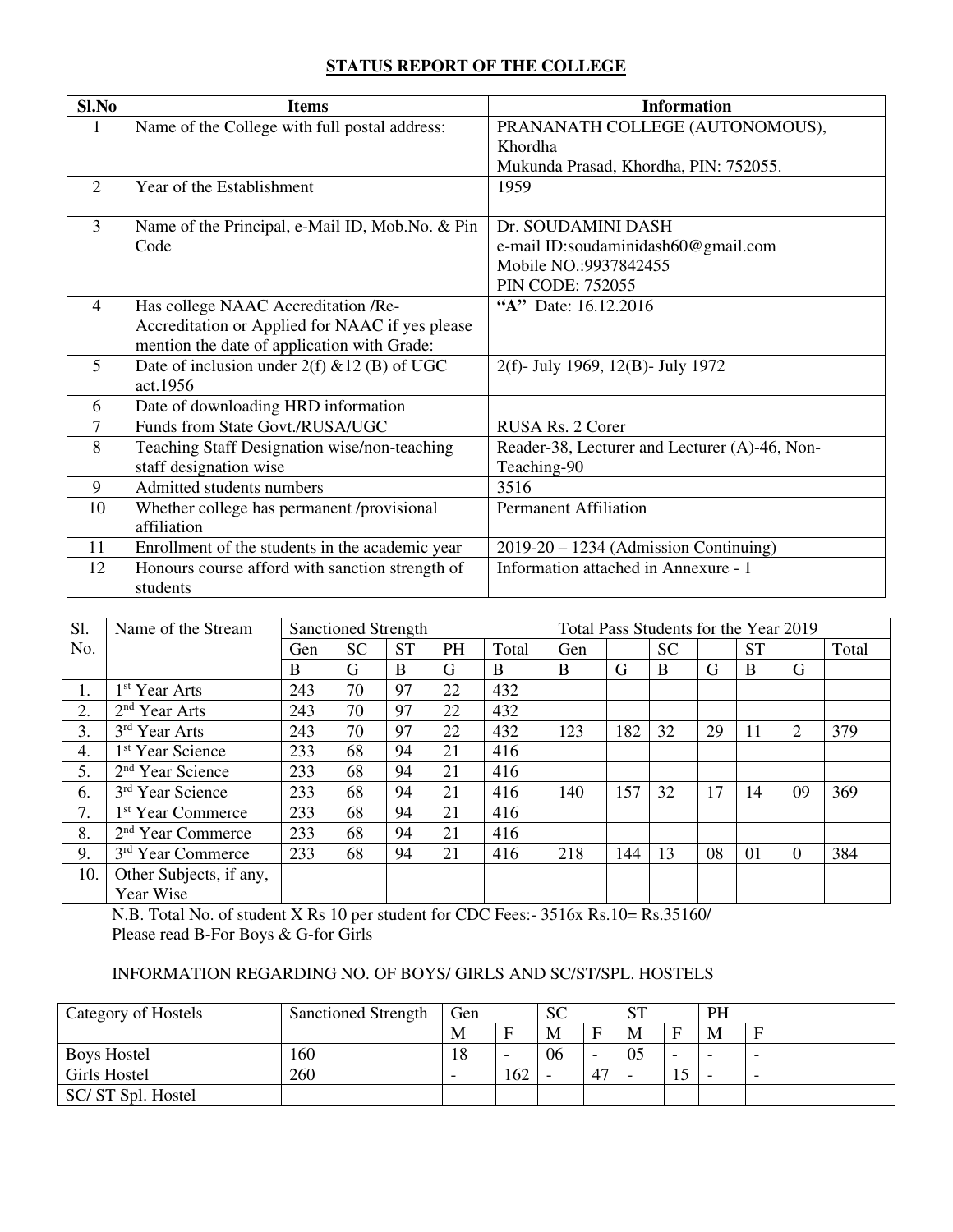# TOTAL NO. OF TEACHING & NON TEACHING STAFF AS ON 31ST JULY 2019

| Designation         | <b>Sanctioned Strength</b> | Gen |    | <b>SC</b> |         | <b>ST</b> |  | PH |   |
|---------------------|----------------------------|-----|----|-----------|---------|-----------|--|----|---|
|                     |                            | M   | п  | М         | F       | M         |  | M  | E |
| Professor           |                            |     |    |           |         |           |  |    |   |
| Reader              | 38                         | 24  | 14 |           |         |           |  |    |   |
| Lecturer & Lecturer | 46                         | 22  | 24 |           |         |           |  |    |   |
| (Group A)           |                            |     |    |           |         |           |  |    |   |
| Non-Teaching Staff  | 19                         | IJ  | 06 | 01        | $_{01}$ |           |  |    |   |

### INFORMATION REGARDING UGC GRANTS:- Details are Attached in separate sheet Annexure-II

| Amount received<br>during XI plan<br>period i.e. | Amount<br>sanctioned | Amount<br>Received | Amount<br>Utilized<br>with Date of<br>Submission<br>of UGC | Un-utilized<br>amount of<br>only | Un-utilized<br>amount<br>returned to<br>UGC with<br>date & DD<br>No. | Remarks (cause)<br>of returned) |
|--------------------------------------------------|----------------------|--------------------|------------------------------------------------------------|----------------------------------|----------------------------------------------------------------------|---------------------------------|
|                                                  |                      |                    |                                                            |                                  |                                                                      |                                 |
|                                                  |                      |                    |                                                            |                                  |                                                                      |                                 |
|                                                  |                      |                    |                                                            |                                  |                                                                      |                                 |
|                                                  |                      |                    |                                                            |                                  |                                                                      |                                 |
|                                                  |                      |                    |                                                            |                                  |                                                                      |                                 |
|                                                  |                      |                    |                                                            |                                  |                                                                      |                                 |
|                                                  |                      |                    |                                                            |                                  |                                                                      |                                 |

#### INFORMATION REGARDING UGC GRANTS DURING XIII PLAN PERIOD as on 31<sup>st</sup> july 2019  $(i. e. 2017 - 2022)$

| Amount approved category | Amount sanctioned | Amount received | Amount utilized |
|--------------------------|-------------------|-----------------|-----------------|
| wise                     |                   |                 |                 |
| <b>NIL</b>               | <b>NIL</b>        | NIL             | <b>NIL</b>      |
|                          |                   |                 |                 |
| <b>NIL</b>               | <b>NIL</b>        | <b>NIL</b>      | <b>NIL</b>      |
|                          |                   |                 |                 |
| <b>NIL</b>               | <b>NIL</b>        | <b>NIL</b>      | <b>NIL</b>      |
|                          |                   |                 |                 |

Names of the Principal with Mobile Number:- Dr. (Mrs.)SOUDAMINI DASH, MOB-9937842455

Name of the teacher-in-charge of UGC matters with Mobile number:- DR. (MRS)RANJITA SETHY, MOB-9937376652

> Full Signature Principal with date  $&$  seal